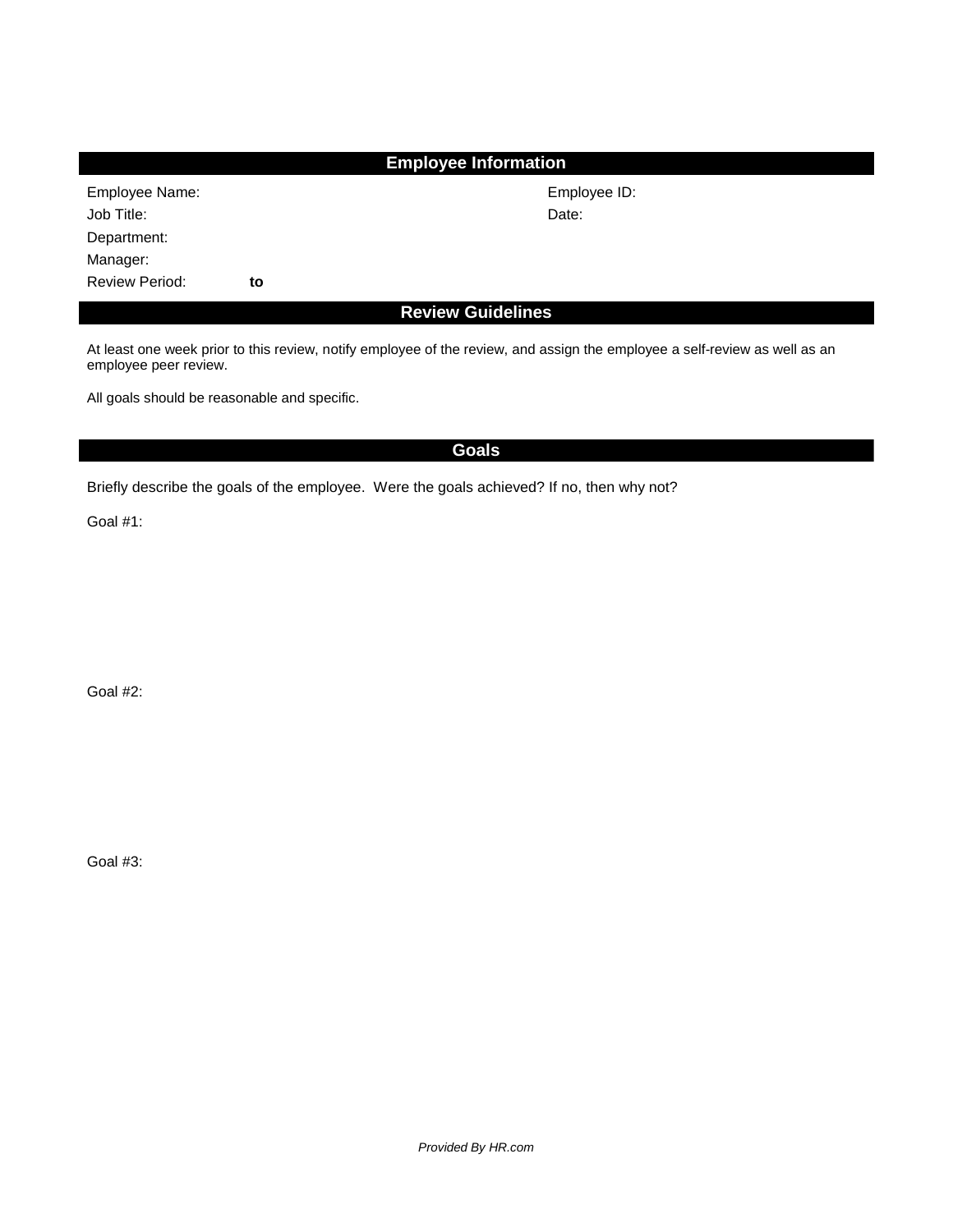## **Evaluation**

*Use this rating key for the following evaluation:*

- *1* = *Unsatisfactory*
	- Does not perform required tasks. Requires constant supervision
- *2 = Marginal*
	- Needs improvement in quality of work. Completes tasks, but not on time.
- *3 = Meets Requirements*  Meets basic requirements. Tasks are completed on time.
- *4 = Exceeds Requirements*
- Goes above and beyond expectations.
- *5 = Exceptional*

Always gets results far beyond what is required.

|                                                                                    | $(5) =$<br>Exceptional | $(4)$ = Exceeds<br>Requirements | $(3)$ = Meets<br>Requirements | $(2)$ = Marginal | $(1) =$<br>Unsatisfactory |
|------------------------------------------------------------------------------------|------------------------|---------------------------------|-------------------------------|------------------|---------------------------|
| <b>Achieves Set Objectives</b>                                                     |                        |                                 |                               | L                |                           |
| <b>Open To Constructive Criticism</b>                                              |                        |                                 |                               |                  |                           |
| <b>Demonstrates Required Job</b><br><b>Skills And Knowledge</b>                    |                        |                                 |                               |                  |                           |
| <b>Demonstrates Effective</b><br><b>Management And Leadership</b><br><b>Skills</b> |                        | $\mathcal{L}_{\mathcal{A}}$     |                               |                  |                           |
| <b>Completes All Assigned</b><br><b>Responsibilities</b>                           |                        | $\sim$ 1                        |                               |                  |                           |
| <b>Meets Attendance</b><br><b>Requirements</b>                                     |                        |                                 |                               |                  |                           |
| <b>Takes Responsibility For</b><br><b>Actions</b>                                  |                        |                                 |                               |                  |                           |
| <b>Recognizes Potential Problems</b><br><b>And Develops Solutions</b>              |                        |                                 |                               |                  |                           |
| <b>Demonstrates Problem Solving</b><br><b>Skills</b>                               |                        |                                 |                               |                  |                           |
| <b>Offers Constructive</b><br><b>Suggestions For Improvement</b>                   |                        |                                 |                               |                  |                           |
| <b>Generates Creative Ideas And</b><br><b>Solutions</b>                            |                        |                                 |                               |                  |                           |
| <b>Provides Alternatives When</b><br><b>Making Recommendations</b>                 |                        |                                 |                               |                  |                           |